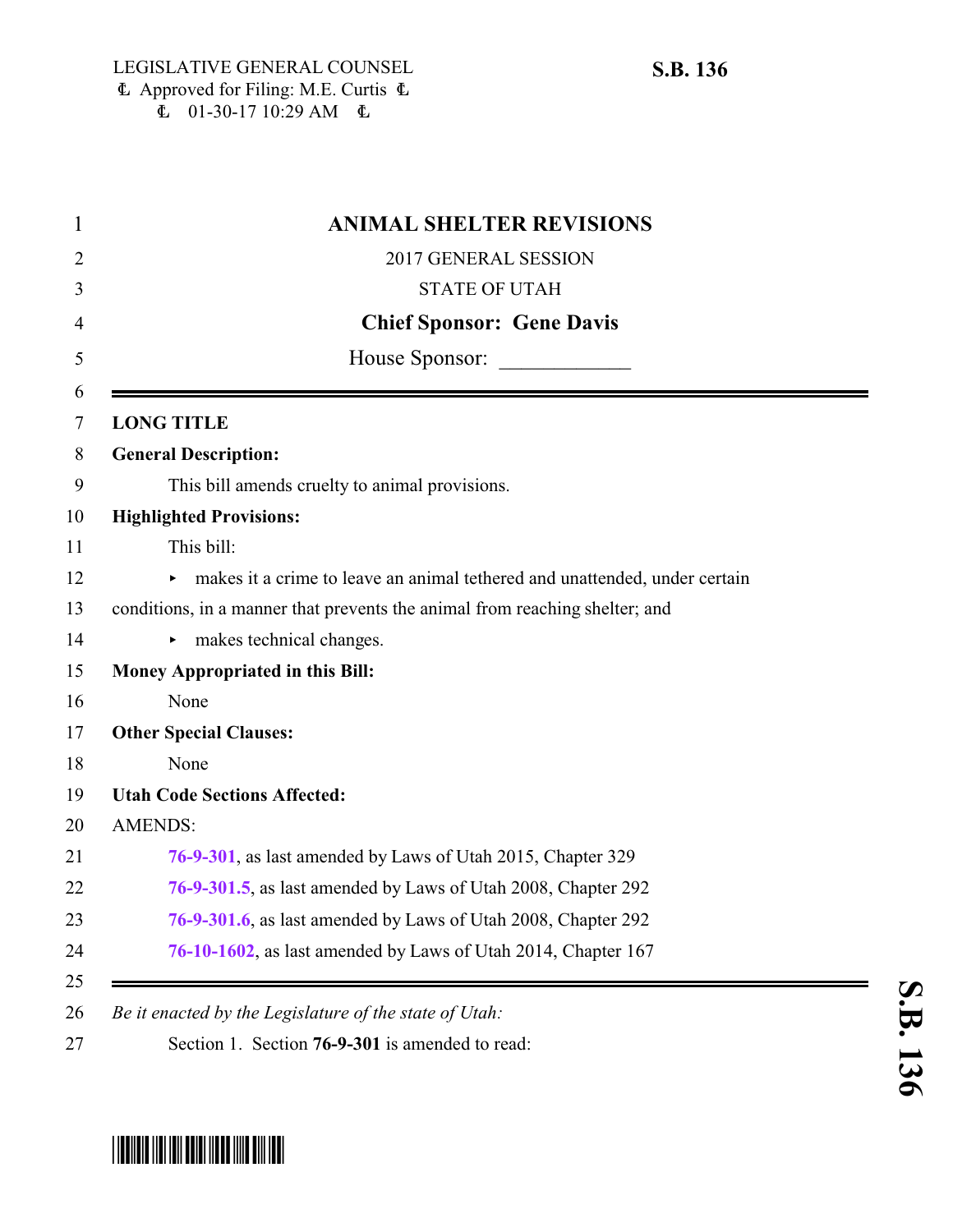| 28 | 76-9-301. Cruelty to animals.                                                                                |
|----|--------------------------------------------------------------------------------------------------------------|
| 29 | (1) As used in this section:                                                                                 |
| 30 | (a) (i) "Abandon" means to intentionally deposit, leave, or drop off any live animal:                        |
| 31 | (A) without providing for the care of that animal, in accordance with accepted animal                        |
| 32 | husbandry practices or customary farming practices; or                                                       |
| 33 | (B) in a situation where conditions present an immediate, direct, and serious threat to                      |
| 34 | the life, safety, or health of the animal.                                                                   |
| 35 | (ii) "Abandon" does not include returning wildlife to its natural habitat.                                   |
| 36 | (b) (i) "Animal" means, except as provided in $[Subsection]$ Subsections $(1)(b)(ii)$ and                    |
| 37 | $(1)(b)(iii)$ , a live, nonhuman vertebrate creature.                                                        |
| 38 | (ii) "Animal" does not include $[\cdot(A)]$ a live, nonhuman vertebrate creature, if $[\cdot(A)]$ the        |
| 39 | conduct toward the creature, and the care provided to the creature, is in accordance with                    |
| 40 | accepted animal husbandry practices[;] and $[\text{fH}]$ the creature is:                                    |
| 41 | $[({\rm Aa})]$ (A) owned or kept by a zoological park that is accredited by, or a member of,                 |
| 42 | the American Zoo and Aquarium Association;                                                                   |
| 43 | $[\langle B\bar{b}\rangle]$ (B) kept, owned, or used for the purpose of training hunting dogs or raptors; or |
| 44 |                                                                                                              |
| 45 | the United States Department of Agriculture under 7 U.S.C. 2133[;].                                          |
| 46 | (iii) "Animal" does not include:                                                                             |
| 47 | $[\bigoplus] (A)$ a live, nonhuman vertebrate creature that is owned, kept, or used for rodeo                |
| 48 | purposes, if the conduct toward the creature, and the care provided to the creature, is in                   |
| 49 | accordance with accepted rodeo practices;                                                                    |
| 50 | $[\text{(\Theta)}]$ (B) livestock, if the conduct toward the creature, and the care provided to the          |
| 51 | creature, is in accordance with accepted animal husbandry practices or customary farming                     |
| 52 | practices; or                                                                                                |
| 53 | $[\Theta]$ (C) wildlife, as defined in Section 23-13-2, including protected and unprotected                  |
| 54 | wildlife, if the conduct toward the wildlife is in accordance with lawful hunting, fishing, or               |
| 55 | trapping practices or other lawful practices.                                                                |
| 56 | (c) "Companion animal" means an animal that is a domestic dog or a domestic cat.                             |
| 57 | (d) "Custody" means ownership, possession, or control over an animal.                                        |
| 58 | (e) "Legal privilege" means an act that:                                                                     |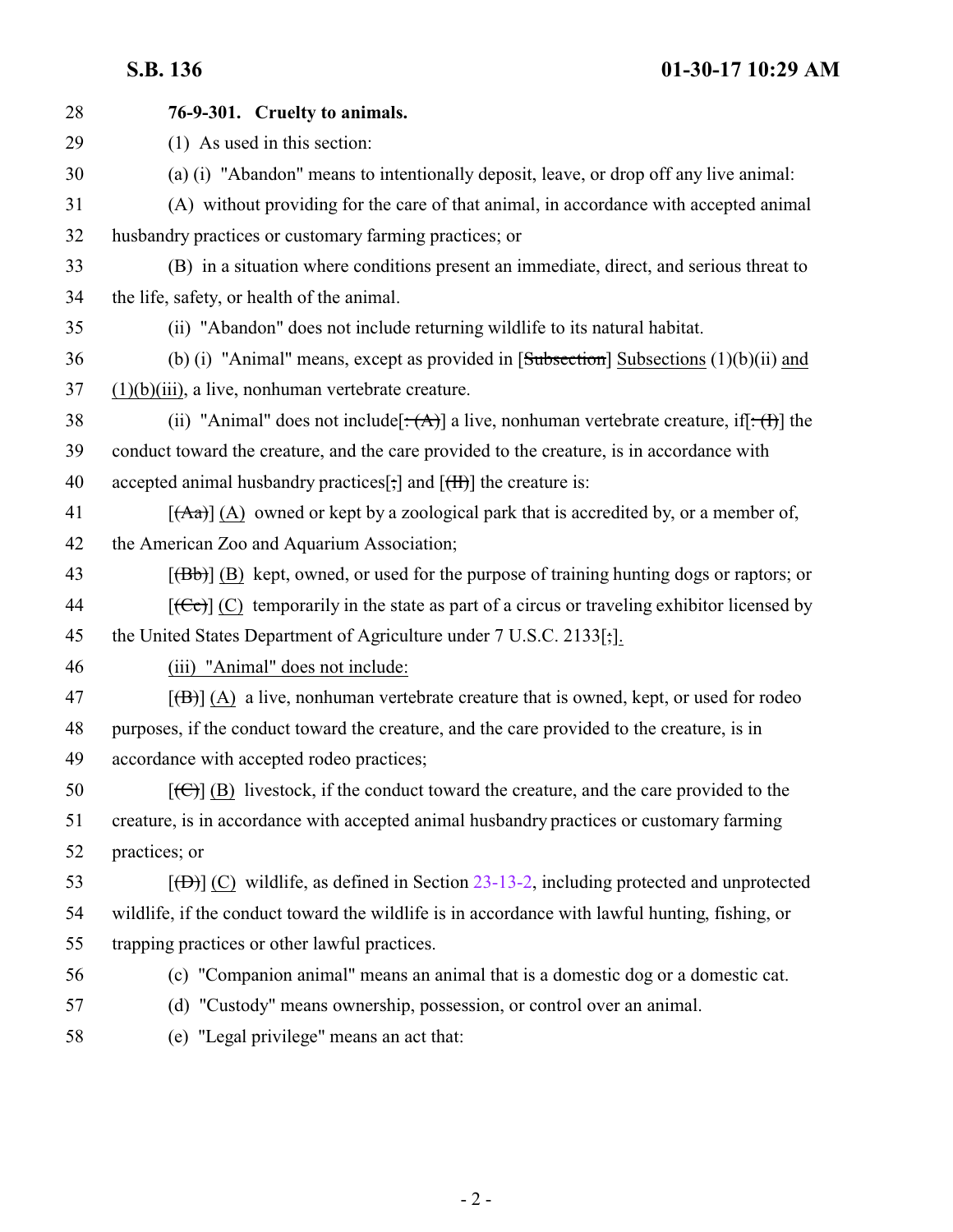| 59 | (i) is authorized by state law, including Division of Wildlife Resources rules; and               |
|----|---------------------------------------------------------------------------------------------------|
| 60 | (ii) is not in violation of a local ordinance.                                                    |
| 61 | (f) "Livestock" means:                                                                            |
| 62 | (i) domesticated:                                                                                 |
| 63 | $(A)$ cattle;                                                                                     |
| 64 | (B) sheep;                                                                                        |
| 65 | $(C)$ goats;                                                                                      |
| 66 | (D) turkeys;                                                                                      |
| 67 | (E) swine;                                                                                        |
| 68 | (F) equines;                                                                                      |
| 69 | (G) camelidae;                                                                                    |
| 70 | (H) ratites; or                                                                                   |
| 71 | $(I)$ bison;                                                                                      |
| 72 | (ii) domesticated elk, as defined in Section 4-39-102; or                                         |
| 73 | (iii) any domesticated nonhuman vertebrate creature, domestic furbearer, or domestic              |
| 74 | poultry, raised, kept, or used for agricultural purposes.                                         |
| 75 | (g) "Necessary food, water, care, or shelter" means the following, taking into account            |
| 76 | the species, age, and physical condition of the animal:                                           |
| 77 | (i) appropriate and essential food and water;                                                     |
| 78 | (ii) adequate protection, including appropriate shelter, against extreme weather                  |
| 79 | conditions; and                                                                                   |
| 80 | (iii) other essential care.                                                                       |
| 81 | (h) (i) "Shelter," as the term relates to an animal other than a dog or cat, means natural        |
| 82 | or artificial protection against inclement weather and direct sunlight.                           |
| 83 | (ii) "Shelter," as it relates to a dog or cat, means a barn, dog house, or other enclosed         |
| 84 | structure that:                                                                                   |
| 85 | (A) is sufficiently sound to protect against inclement weather and extreme                        |
| 86 | temperatures;                                                                                     |
| 87 | (B) prevents penetration by moisture;                                                             |
| 88 | (C) includes, in an appropriate size for the dog or cat, a floor with a solid surface, a          |
| 89 | roof, coverage on all sides, a door or entry portal, and sufficient space to allow for freedom of |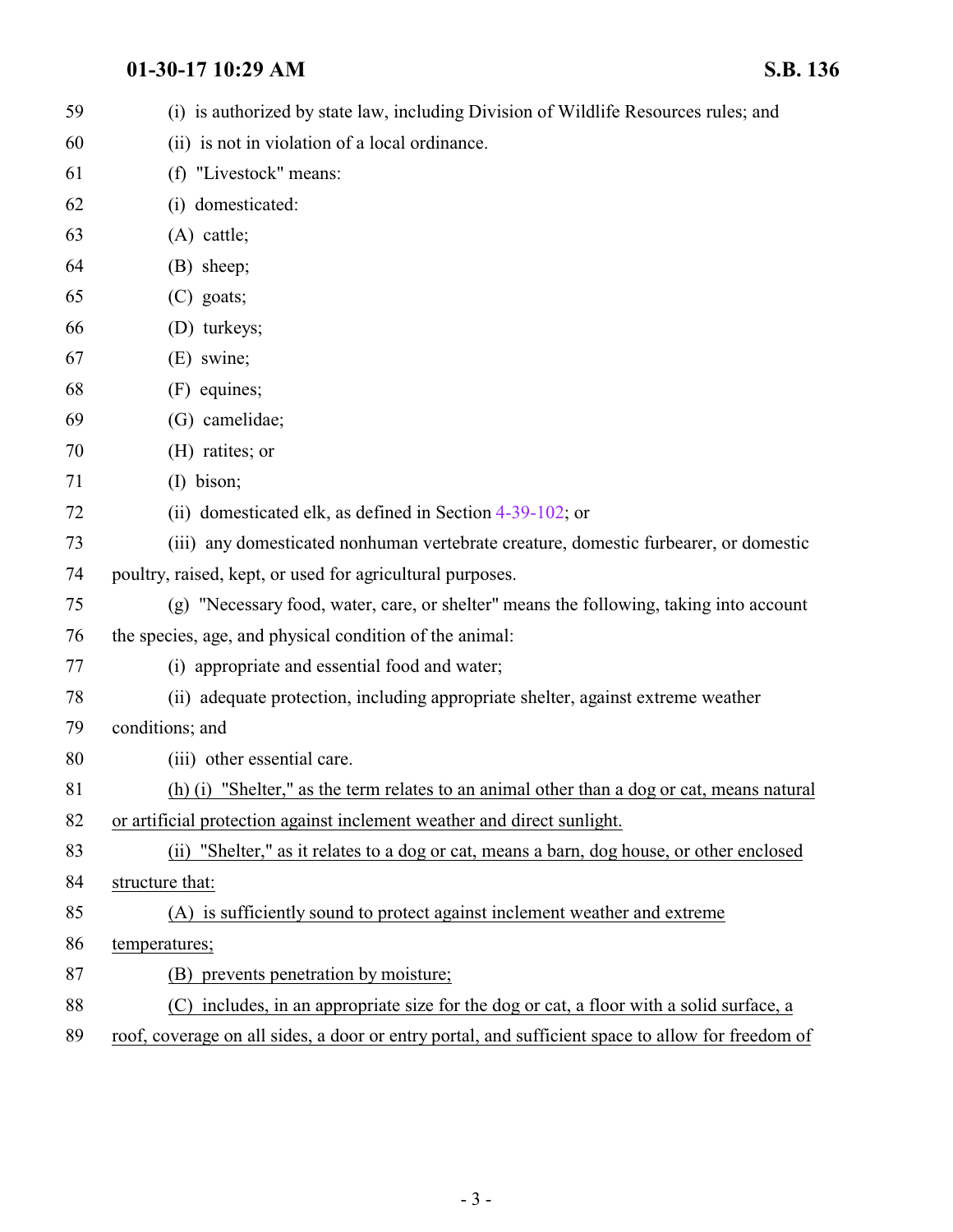| 90  | movement;                                                                                          |
|-----|----------------------------------------------------------------------------------------------------|
| 91  | (D) contains hay, straw, bedding, or a safe, artificial heat source, that allows the dog or        |
| 92  | cat to maintain a normal body temperature; and                                                     |
| 93  | (E) is adequately ventilated and clean.                                                            |
| 94  | (iii) "Shelter" does not include:                                                                  |
| 95  | (A) a crawl space under a building or a part of a building;                                        |
| 96  | (B) steps, a deck, or a stoop;                                                                     |
| 97  | (C) a vehicle or the space under a vehicle;                                                        |
| 98  | an animal carrier or crate designed for temporary transport or temporary housing;<br>(D)           |
| 99  | a structure made of cardboard or another material that is easily degradable; or<br>(E)             |
| 100 | (F) a structure with a wire or chain link floor.                                                   |
| 101 | $[\frac{h}{\ln}]$ (i) "Torture" means intentionally or knowingly causing or inflicting extreme     |
| 102 | physical pain to an animal in an especially heinous, atrocious, cruel, or exceptionally depraved   |
| 103 | manner.                                                                                            |
| 104 | (2) Except as provided in Subsection (4) or (6), a person is guilty of cruelty to an               |
| 105 | animal if the person, without legal privilege to do so, intentionally, knowingly, recklessly, or   |
| 106 | with criminal negligence:                                                                          |
| 107 | (a) fails to provide necessary food, water, care, or shelter for an animal in the person's         |
| 108 | custody;                                                                                           |
| 109 | (b) abandons an animal in the person's custody;                                                    |
| 110 | (c) injures an animal;                                                                             |
| 111 | (d) leaves an animal in the person's custody tethered and unattended in a manner that              |
| 112 | prevents the animal from reaching shelter:                                                         |
| 113 | (i) when the temperature is below 32 degrees Fahrenheit or above 85 degrees                        |
| 114 | Fahrenheit; or                                                                                     |
| 115 | (ii) when the animal is exposed to rain, hail, snow, or wind above 40 miles per hour;              |
| 116 | $[\text{+}\text{)}$ (e) causes any animal, not including a dog or game fowl, to fight with another |
| 117 | animal of like kind for amusement or gain; or                                                      |
| 118 | $[\text{te}]$ (f) causes any animal, including a dog or game fowl, to fight with a different kind  |
| 119 | of animal or creature for amusement or gain.                                                       |
| 120 | (3) Except as provided in Section 76-9-301.7, a violation of Subsection (2) is:                    |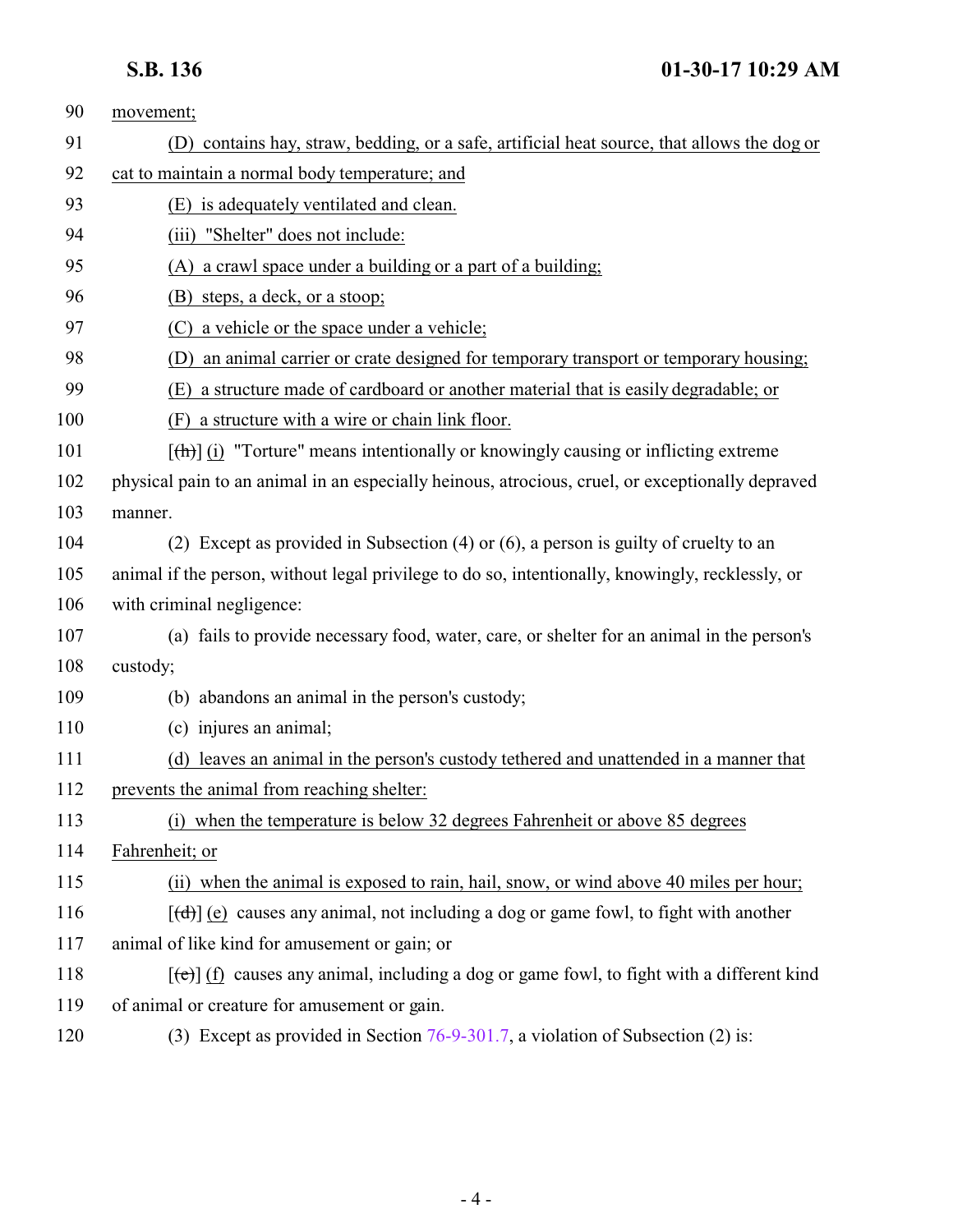| (a) a class B misdemeanor if committed intentionally or knowingly; and                      |
|---------------------------------------------------------------------------------------------|
| (b) a class C misdemeanor if committed recklessly or with criminal negligence.              |
| (4) A person is guilty of aggravated cruelty to an animal if the person:                    |
| (a) tortures an animal;                                                                     |
| (b) administers, or causes to be administered, poison or a poisonous substance to an        |
| animal; or                                                                                  |
| (c) kills an animal or causes an animal to be killed without having a legal privilege to    |
| do so.                                                                                      |
| (5) Except as provided in Subsection (6) or Section $76-9-301.7$ , a violation of           |
| Subsection (4) is:                                                                          |
| (a) a class A misdemeanor if committed intentionally or knowingly;                          |
| (b) a class B misdemeanor if committed recklessly; and                                      |
| (c) a class C misdemeanor if committed with criminal negligence.                            |
| (6) A person is guilty of a third degree felony if the person intentionally or knowingly    |
| tortures a companion animal.                                                                |
| (7) It is a defense to prosecution under this section that the conduct of the actor towards |
| the animal was:                                                                             |
| (a) by a licensed veterinarian using accepted veterinary practice;                          |
| (b) directly related to bona fide experimentation for scientific research, provided that if |
| the animal is to be destroyed, the manner employed will not be unnecessarily cruel unless   |
| directly necessary to the veterinary purpose or scientific research involved;               |
| (c) permitted under Section $18-1-3$ ;                                                      |
| (d) by a person who humanely destroys any animal found suffering past recovery for          |
| any useful purpose; or                                                                      |
| (e) by a person who humanely destroys any apparently abandoned animal found on the          |
| person's property.                                                                          |
| $(8)$ For purposes of Subsection $(7)(d)$ , before destroying the suffering animal, the     |
| person who is not the owner of the animal shall obtain:                                     |
| (a) the judgment of a veterinarian of the animal's nonrecoverable condition;                |
| (b) the judgment of two other persons called by the person to view the unrecoverable        |
| condition of the animal in the person's presence;                                           |
|                                                                                             |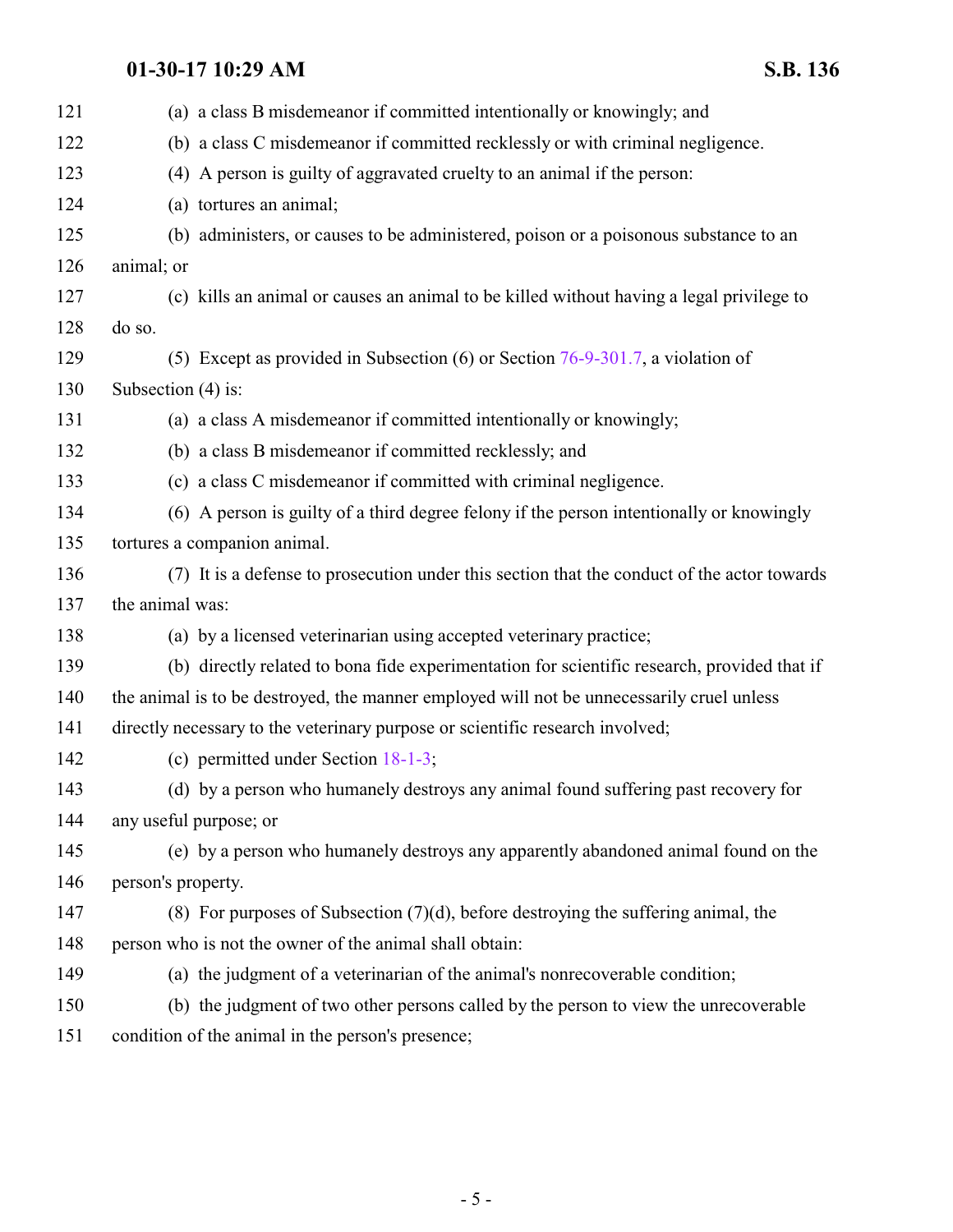<span id="page-5-0"></span> (c) the consent from the owner of the animal to the destruction of the animal; or (d) a reasonable conclusion that the animal's suffering is beyond recovery, through the person's own observation, if the person is in a location or circumstance where the person is unable to contact another person. (9) This section does not affect or prohibit: (a) the training, instruction, and grooming of animals, if the methods used are in accordance with accepted animal husbandry practices or customary farming practices; (b) the use of an electronic locating or training collar by the owner of an animal for the purpose of lawful animal training, lawful hunting practices, or protecting against loss of that animal; or (c) the lawful hunting of, fishing for, or trapping of, wildlife. (10) County and municipal governments may not prohibit the use of an electronic locating or training collar. (11) Upon conviction under this section, the court may in its discretion, in addition to other penalties: (a) order the defendant to be evaluated to determine the need for psychiatric or psychological counseling, to receive counseling as the court determines to be appropriate, and to pay the costs of the evaluation and counseling; (b) require the defendant to forfeit any rights the defendant has to the animal subjected to a violation of this section and to repay the reasonable costs incurred by any person or agency in caring for each animal subjected to violation of this section; (c) order the defendant to no longer possess or retain custody of any animal, as specified by the court, during the period of the defendant's probation or parole or other period as designated by the court; and (d) order the animal to be placed for the purpose of adoption or care in the custody of a county or municipal animal control agency or an animal welfare agency registered with the 178 state to be sold at public auction or humanely destroyed. (12) This section does not prohibit the use of animals in lawful training. (13) A veterinarian who, acting in good faith, reports a violation of this section to law enforcement may not be held civilly liable for making the report. Section 2. Section **76-9-301.5** is amended to read: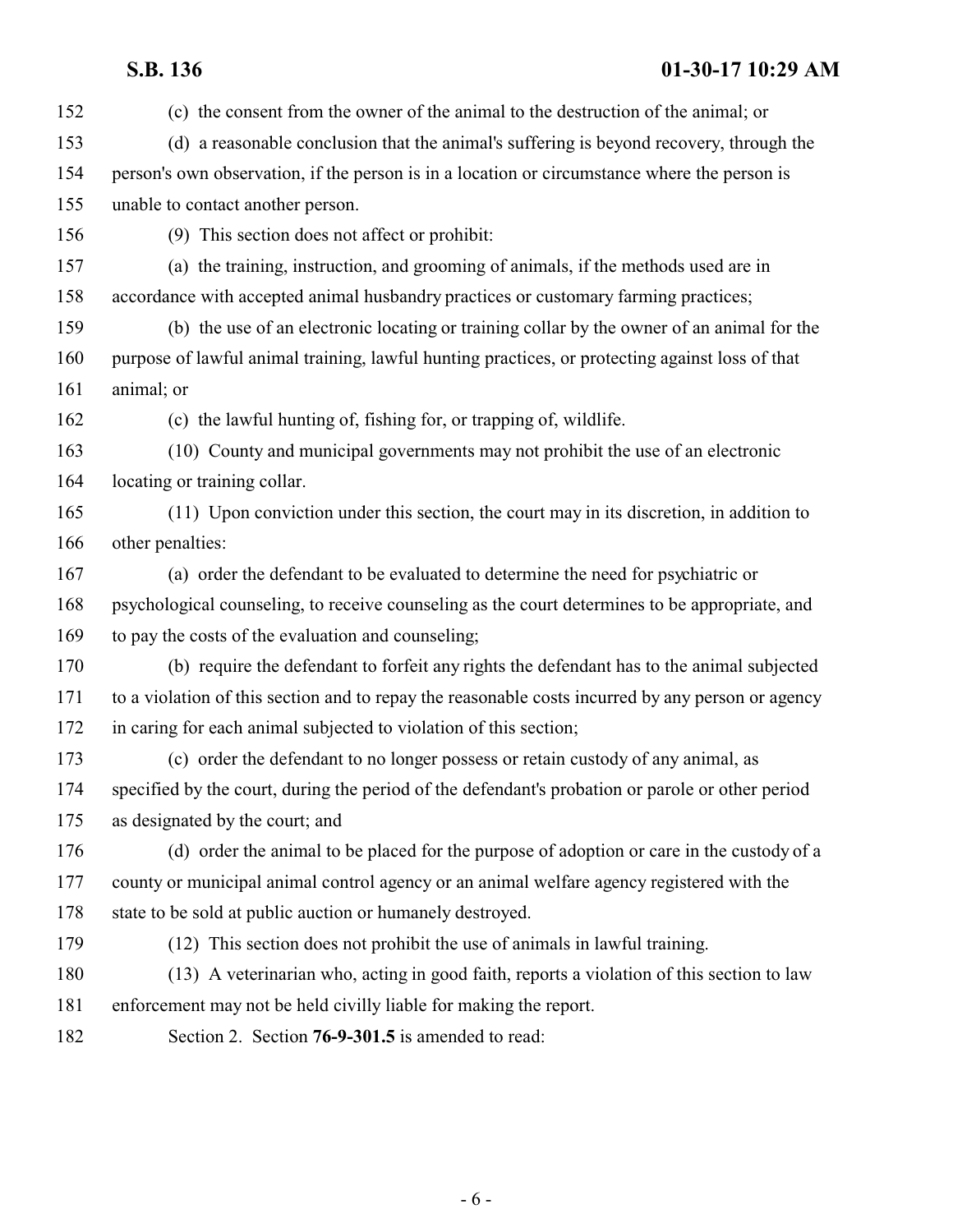<span id="page-6-0"></span>

| 183 | 76-9-301.5. Spectator at organized animal fighting exhibitions.                                            |
|-----|------------------------------------------------------------------------------------------------------------|
| 184 | It is unlawful for a person to knowingly be present as a spectator at any place, building,                 |
| 185 | or tenement where preparations are being made for an exhibition of the fighting of animals, as             |
| 186 | prohibited by Subsections $76-9-301(2)$ $[(d)$ and $](e)$ and $(f)$ , or to be present at such exhibition, |
| 187 | regardless of whether any entrance fee has been charged. A person who violates this section is             |
| 188 | guilty of a class B misdemeanor.                                                                           |
| 189 | Section 3. Section 76-9-301.6 is amended to read:                                                          |
| 190 | 76-9-301.6. Dog fighting exhibition -- Authority to arrest and take possession of                          |
| 191 | dogs and property.                                                                                         |
| 192 | (1) A peace officer as defined in Title 53, Chapter 13, Peace Officer Classifications,                     |
| 193 | may enter any place, building, or tenement where an exhibition of dog fighting is occurring, or            |
| 194 | where preparations are being made for such an exhibition and, without a warrant, arrest all                |
| 195 | persons present.                                                                                           |
| 196 | $(2)$ (a) Notwithstanding the provisions of Section 76-9-305, any authorized officer who                   |
| 197 | makes an arrest under Subsection (1) may lawfully take possession of all dogs, paraphernalia,              |
| 198 | implements, or other property or things used or employed, or to be employed, in an exhibition              |
| 199 | of dog fighting prohibited by Subsection $76-9-301(2)[(e)](f)$ or Section $76-9-301.1$ .                   |
| 200 | (b) The officer, at the time of the taking of property pursuant to Subsection $(2)(a)$ , shall             |
| 201 | state his name and provide other identifying information to the person in charge of the dogs or            |
| 202 | property taken.                                                                                            |
| 203 | (3) (a) After taking possession of dogs, paraphernalia, implements, or other property or                   |
| 204 | things under Subsection (2), the officer shall file an affidavit with the judge or magistrate              |
| 205 | before whom a complaint has been made against any person arrested under this section.                      |
| 206 | (b) The affidavit shall include:                                                                           |
| 207 | (i) the name of the person charged in the complaint;                                                       |
| 208 | (ii) a description of all property taken;                                                                  |
| 209 | (iii) the time and place of the taking of the property;                                                    |
| 210 | (iv) the name of the person from whom the property was taken;                                              |
| 211 | (v) the name of the person who claims to own the property, if known; and                                   |
| 212 | (vi) a statement that the officer has reason to believe and believes that the property                     |
| 213 | taken was used or employed, or was to be used or employed, in violation of Section 76-9-301                |
|     |                                                                                                            |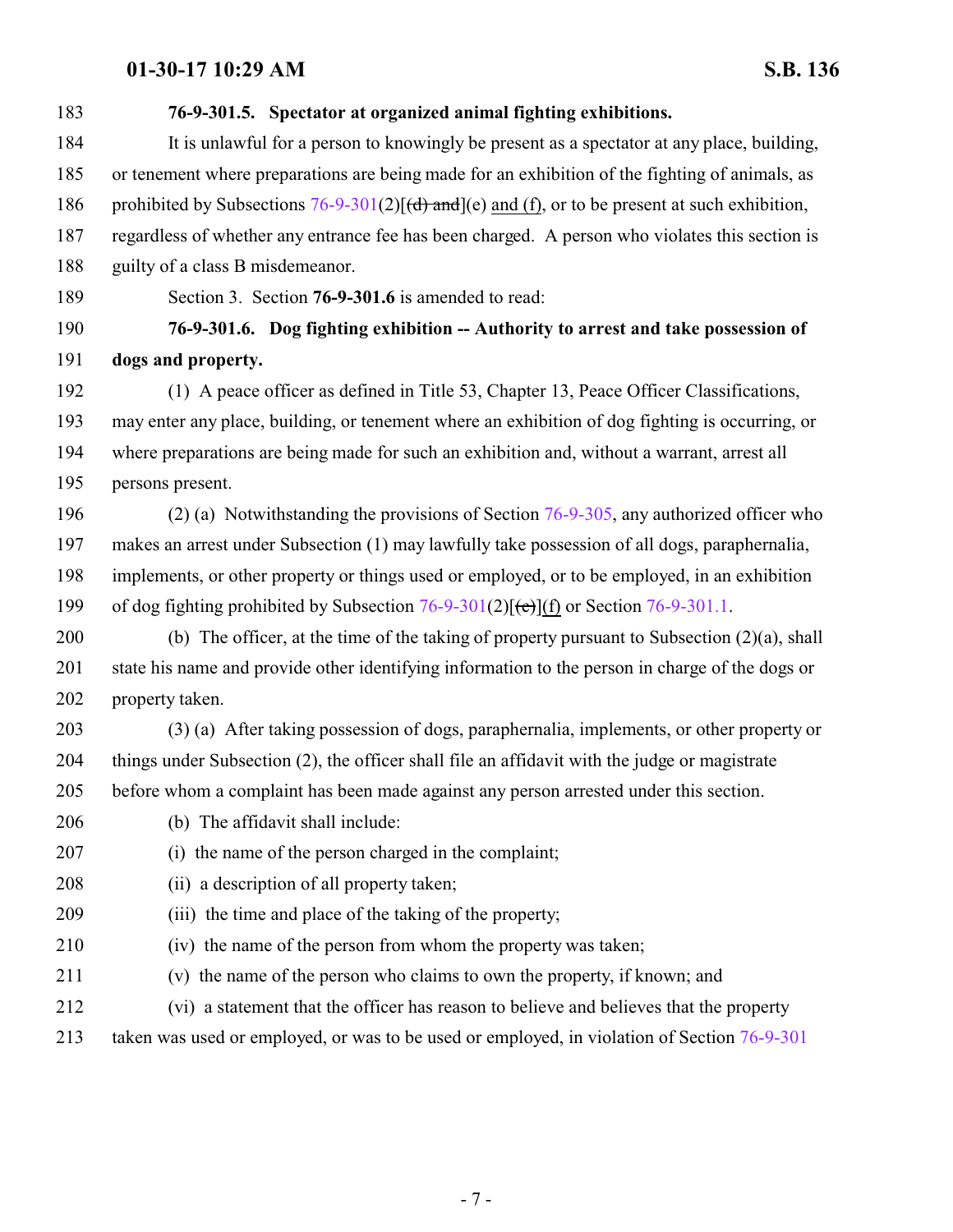<span id="page-7-0"></span> or [76-9-301.1](http://le.utah.gov/UtahCode/SectionLookup.jsp?section=76-9-301.1&session=2017GS), and the grounds for the belief. (4) (a) The officer shall deliver the confiscated property to the judge or magistrate who shall, by order, place the property in the custody of the officer or any other person designated in the order, and that person shall keep the property until conviction or final discharge of the person against whom the complaint was made. (b) The person designated in Subsection (4)(a) shall assume immediate custody of the property, and retain the property until further order of the court. (c) Upon conviction of the person charged, all confiscated property shall be forfeited and destroyed or otherwise disposed of, as the court may order. (d) If the person charged is acquitted or discharged without conviction, the court shall, on demand, order the property to be returned to its owner. Section 4. Section **76-10-1602** is amended to read: **76-10-1602. Definitions.** As used in this part: (1) "Enterprise" means any individual, sole proprietorship, partnership, corporation, business trust, association, or other legal entity, and any union or group of individuals associated in fact although not a legal entity, and includes illicit as well as licit entities. (2) "Pattern of unlawful activity" means engaging in conduct which constitutes the commission of at least three episodes of unlawful activity, which episodes are not isolated, but have the same or similar purposes, results, participants, victims, or methods of commission, or otherwise are interrelated by distinguishing characteristics. Taken together, the episodes shall demonstrate continuing unlawful conduct and be related either to each other or to the enterprise. At least one of the episodes comprising a pattern of unlawful activity shall have occurred after July 31, 1981. The most recent act constituting part of a pattern of unlawful activity as defined by this part shall have occurred within five years of the commission of the next preceding act alleged as part of the pattern. (3) "Person" includes any individual or entity capable of holding a legal or beneficial

interest in property, including state, county, and local governmental entities.

 (4) "Unlawful activity" means to directly engage in conduct or to solicit, request, command, encourage, or intentionally aid another person to engage in conduct which would constitute any offense described by the following crimes or categories of crimes, or to attempt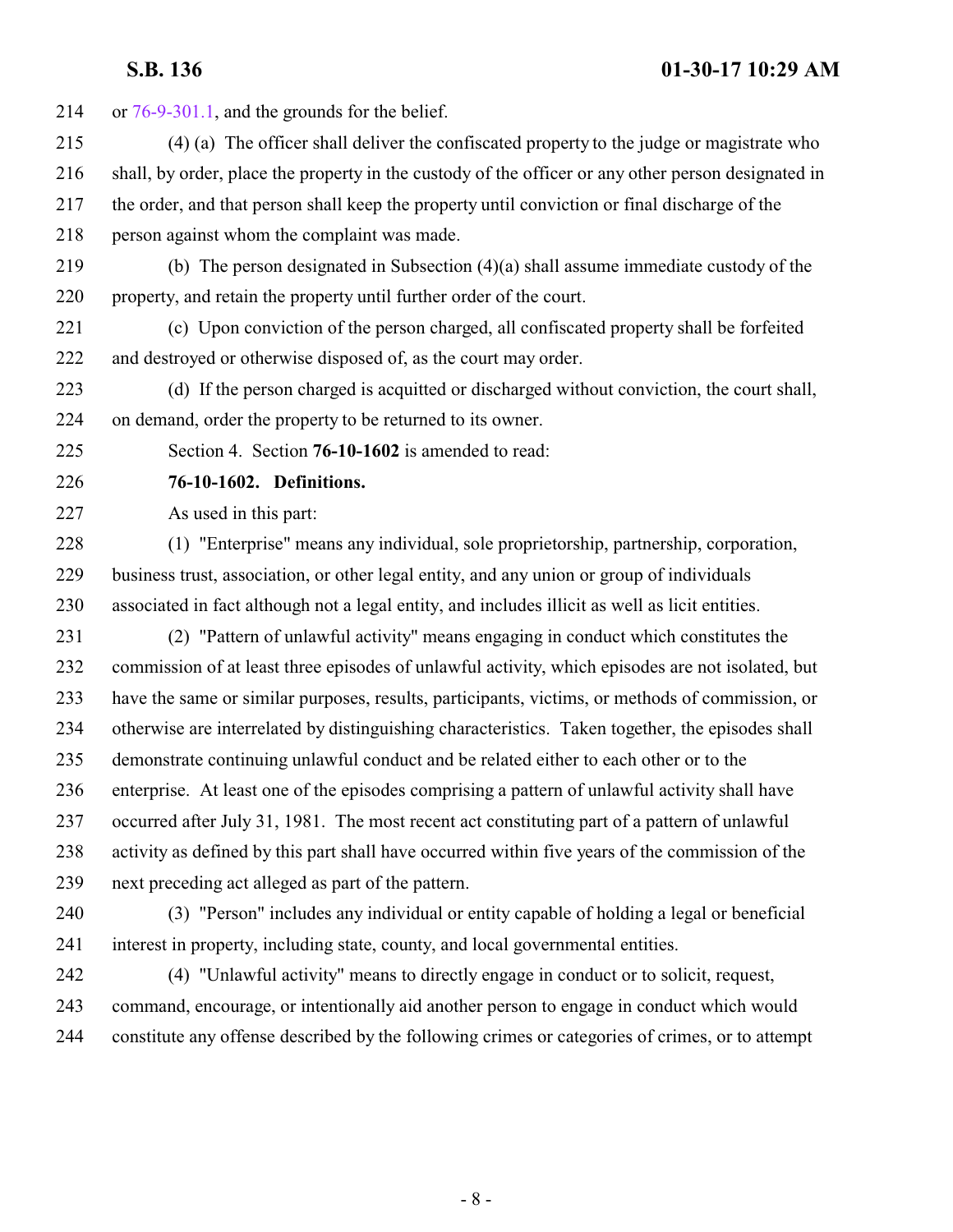| 245 | or conspire to engage in an act which would constitute any of those offenses, regardless of        |
|-----|----------------------------------------------------------------------------------------------------|
| 246 | whether the act is in fact charged or indicted by any authority or is classified as a misdemean or |
| 247 | or a felony:                                                                                       |
| 248 | (a) any act prohibited by the criminal provisions of Title 13, Chapter 10, Unauthorized            |
| 249 | Recording Practices Act;                                                                           |
| 250 | (b) any act prohibited by the criminal provisions of Title 19, Environmental Quality               |
| 251 | Code, Sections 19-1-101 through 19-7-109;                                                          |
| 252 | (c) taking, destroying, or possessing wildlife or parts of wildlife for the primary                |
| 253 | purpose of sale, trade, or other pecuniary gain, in violation of Title 23, Wildlife Resources      |
| 254 | Code of Utah, or Section 23-20-4;                                                                  |
| 255 | (d) false claims for medical benefits, kickbacks, and any other act prohibited by Title            |
| 256 | 26, Chapter 20, Utah False Claims Act, Sections 26-20-1 through 26-20-12;                          |
| 257 | (e) any act prohibited by the criminal provisions of Title 32B, Chapter 4, Criminal                |
| 258 | Offenses and Procedure Act;                                                                        |
| 259 | (f) any act prohibited by the criminal provisions of Title 57, Chapter 11, Utah Uniform            |
| 260 | Land Sales Practices Act;                                                                          |
| 261 | (g) any act prohibited by the criminal provisions of Title 58, Chapter 37, Utah                    |
| 262 | Controlled Substances Act, or Title 58, Chapter 37b, Imitation Controlled Substances Act,          |
| 263 | Title 58, Chapter 37c, Utah Controlled Substance Precursor Act, or Title 58, Chapter 37d,          |
| 264 | Clandestine Drug Lab Act;                                                                          |
| 265 | (h) any act prohibited by the criminal provisions of Title 61, Chapter 1, Utah Uniform             |
| 266 | Securities Act;                                                                                    |
| 267 | (i) any act prohibited by the criminal provisions of Title 63G, Chapter 6a, Utah                   |
| 268 | Procurement Code;                                                                                  |
| 269 | (i) assault or aggravated assault, Sections $76-5-102$ and $76-5-103$ ;                            |
| 270 | (k) a threat of terrorism, Section $76-5-107.3$ ;                                                  |
| 271 | (1) criminal homicide, Sections $76-5-201$ , $76-5-202$ , and $76-5-203$ ;                         |
| 272 | (m) kidnapping or aggravated kidnapping, Sections 76-5-301 and 76-5-302;                           |
| 273 | (n) human trafficking, human smuggling, or aggravated human trafficking, Sections                  |
| 274 | 76-5-308, 76-5-309, and 76-5-310;                                                                  |
| 275 | (o) sexual exploitation of a minor, Section 76-5b-201;                                             |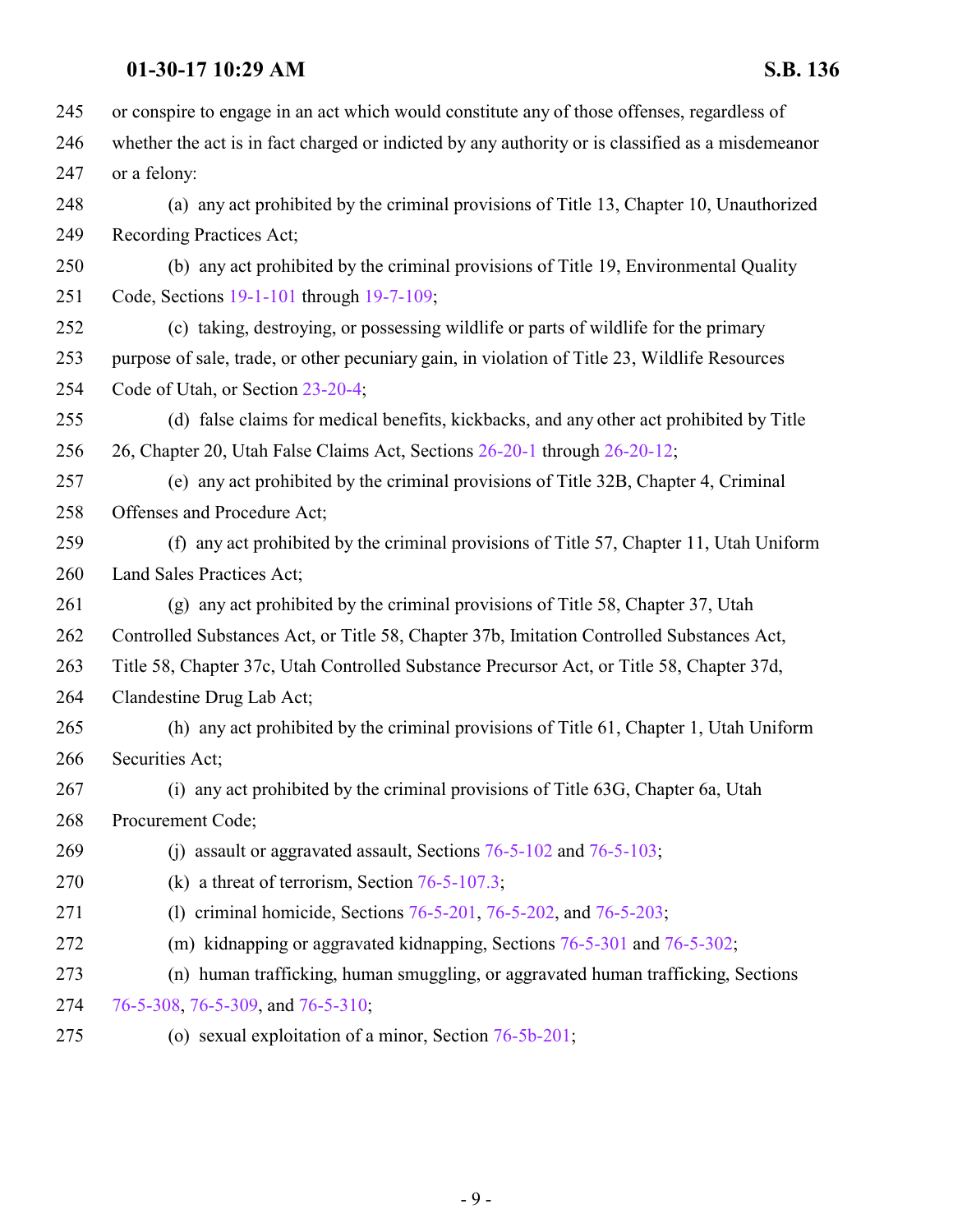| 276 | (p) arson or aggravated arson, Sections $76-6-102$ and $76-6-103$ ;                        |
|-----|--------------------------------------------------------------------------------------------|
| 277 | (q) causing a catastrophe, Section $76-6-105$ ;                                            |
| 278 | (r) burglary or aggravated burglary, Sections $76-6-202$ and $76-6-203$ ;                  |
| 279 | (s) burglary of a vehicle, Section $76-6-204$ ;                                            |
| 280 | (t) manufacture or possession of an instrument for burglary or theft, Section $76-6-205$ ; |
| 281 | (u) robbery or aggravated robbery, Sections 76-6-301 and 76-6-302;                         |
| 282 | (v) theft, Section $76-6-404$ ;                                                            |
| 283 | (w) theft by deception, Section $76-6-405$ ;                                               |
| 284 | (x) theft by extortion, Section $76-6-406$ ;                                               |
| 285 | (y) receiving stolen property, Section 76-6-408;                                           |
| 286 | (z) theft of services, Section $76-6-409$ ;                                                |
| 287 | (aa) forgery, Section $76-6-501$ ;                                                         |
| 288 | (bb) fraudulent use of a credit card, Sections 76-6-506.2, 76-6-506.3, 76-6-506.5, and     |
| 289 | $76 - 6 - 506.6$ ;                                                                         |
| 290 | (cc) deceptive business practices, Section 76-6-507;                                       |
| 291 | (dd) bribery or receiving bribe by person in the business of selection, appraisal, or      |
| 292 | criticism of goods, Section 76-6-508;                                                      |
| 293 | (ee) bribery of a labor official, Section 76-6-509;                                        |
| 294 | (ff) defrauding creditors, Section 76-6-511;                                               |
| 295 | (gg) acceptance of deposit by insolvent financial institution, Section 76-6-512;           |
| 296 | (hh) unlawful dealing with property by fiduciary, Section 76-6-513;                        |
| 297 | bribery or threat to influence contest, Section 76-6-514;<br>(ii)                          |
| 298 | (ii) making a false credit report, Section $76-6-517$ ;                                    |
| 299 | (kk) criminal simulation, Section $76-6-518$ ;                                             |
| 300 | (ll) criminal usury, Section $76-6-520$ ;                                                  |
| 301 | (mm) fraudulent insurance act, Section 76-6-521;                                           |
| 302 | (nn) retail theft, Section $76-6-602$ ;                                                    |
| 303 | (oo) computer crimes, Section 76-6-703;                                                    |
| 304 | (pp) identity fraud, Section $76-6-1102$ ;                                                 |
| 305 | (qq) mortgage fraud, Section $76-6-1203$ ;                                                 |
| 306 | $(rr)$ sale of a child, Section 76-7-203;                                                  |
|     |                                                                                            |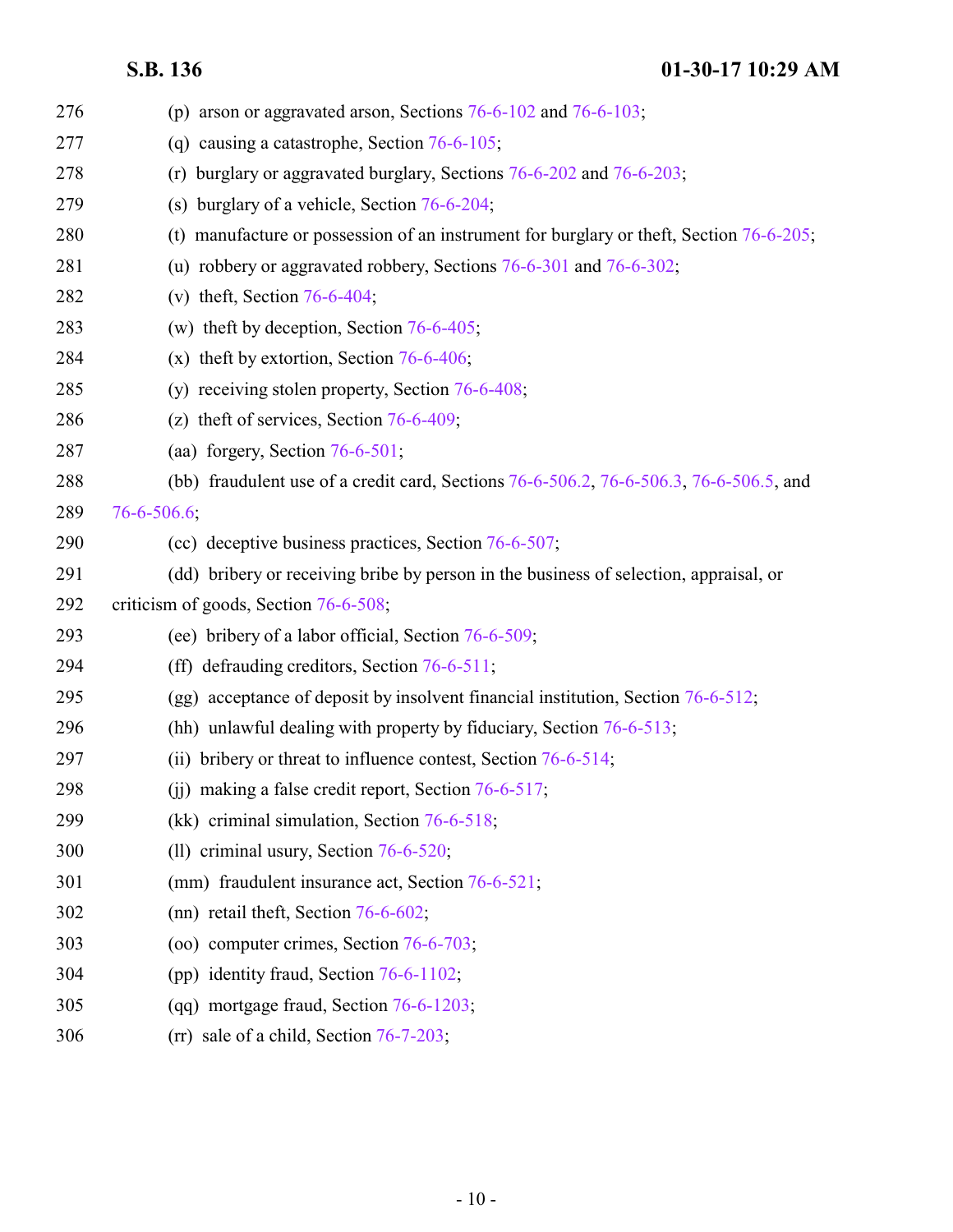| 307 | (ss) bribery to influence official or political actions, Section $76-8-103$ ;                 |
|-----|-----------------------------------------------------------------------------------------------|
| 308 | (tt) threats to influence official or political action, Section $76-8-104$ ;                  |
| 309 | (uu) receiving bribe or bribery by public servant, Section 76-8-105;                          |
| 310 | (vv) receiving bribe or bribery for endorsement of person as public servant, Section          |
| 311 | $76 - 8 - 106$ ;                                                                              |
| 312 | (ww) official misconduct, Sections $76-8-201$ and $76-8-202$ ;                                |
| 313 | $(xx)$ obstruction of justice, Section 76-8-306;                                              |
| 314 | (yy) acceptance of bribe or bribery to prevent criminal prosecution, Section 76-8-308;        |
| 315 | (zz) false or inconsistent material statements, Section 76-8-502;                             |
| 316 | (aaa) false or inconsistent statements, Section 76-8-503;                                     |
| 317 | (bbb) written false statements, Section 76-8-504;                                             |
| 318 | (ccc) tampering with a witness or soliciting or receiving a bribe, Section 76-8-508;          |
| 319 | (ddd) retaliation against a witness, victim, or informant, Section 76-8-508.3;                |
| 320 | (eee) extortion or bribery to dismiss criminal proceeding, Section 76-8-509;                  |
| 321 | (fff) tampering with evidence, Section $76-8-510.5$ ;                                         |
| 322 | (ggg) falsification or alteration of government record, Section $76-8-511$ , if the record is |
| 323 | a record described in Title 20A, Election Code, or Title 36, Chapter 11, Lobbyist Disclosure  |
| 324 | and Regulation Act;                                                                           |
| 325 | (hhh) public assistance fraud in violation of Section 76-8-1203, 76-8-1204, or                |
| 326 | $76 - 8 - 1205$ ;                                                                             |
| 327 | (iii) unemployment insurance fraud, Section 76-8-1301;                                        |
| 328 | (iii) intentionally or knowingly causing one animal to fight with another, Subsection         |
| 329 | 76-9-301(2)[(d) or ](e) or (f), or Section 76-9-301.1;                                        |
| 330 | (kkk) possession, use, or removal of explosives, chemical, or incendiary devices or           |
| 331 | parts, Section 76-10-306;                                                                     |
| 332 | (III) delivery to common carrier, mailing, or placement on premises of an incendiary          |
| 333 | device, Section 76-10-307;                                                                    |
| 334 | (mmm) possession of a deadly weapon with intent to assault, Section 76-10-507;                |
| 335 | (nnn) unlawful marking of pistol or revolver, Section 76-10-521;                              |
| 336 | (000) alteration of number or mark on pistol or revolver, Section 76-10-522;                  |
| 337 | (ppp) forging or counterfeiting trademarks, trade name, or trade device, Section              |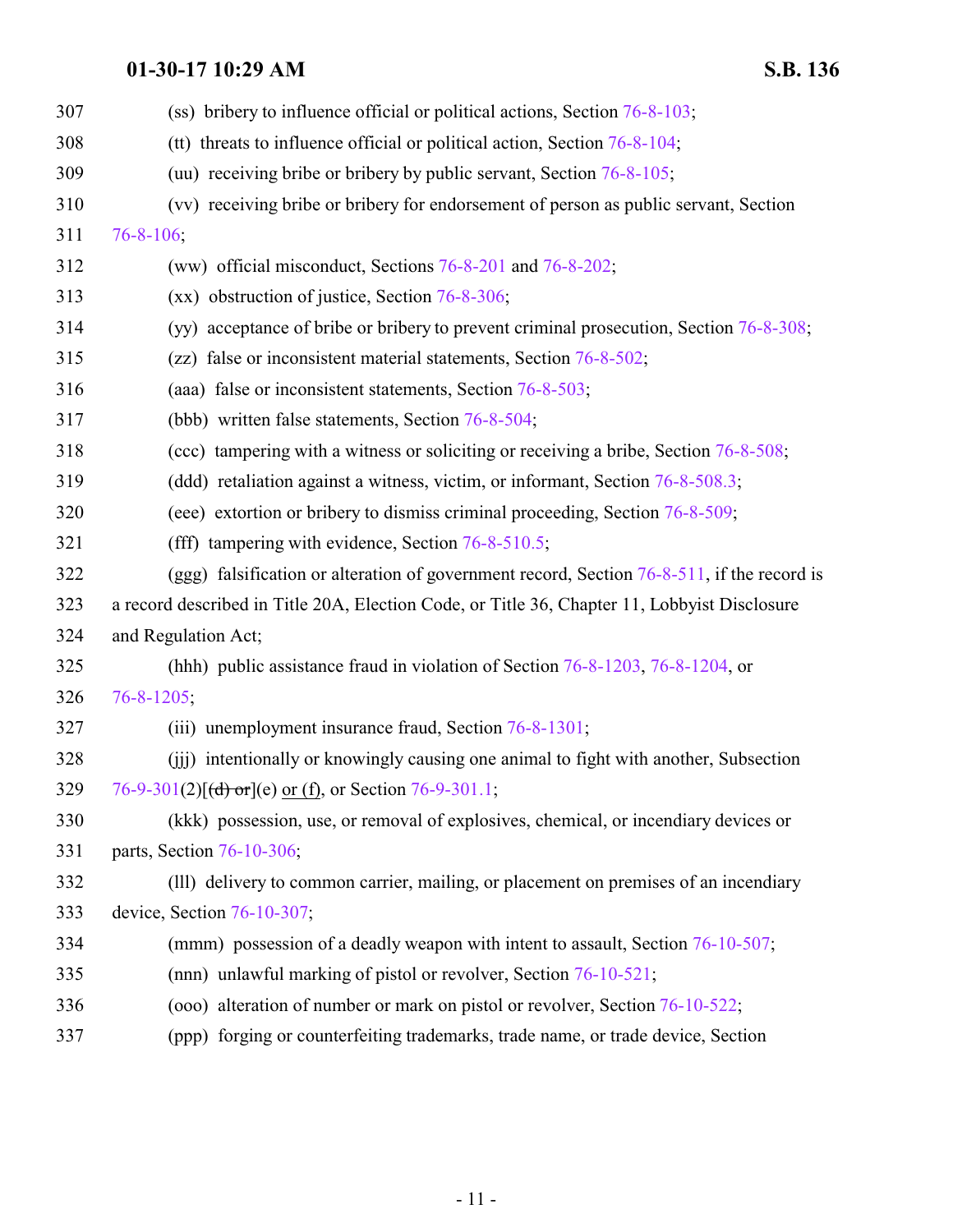| 338 | $76 - 10 - 1002$ ;                                                                      |
|-----|-----------------------------------------------------------------------------------------|
| 339 | (qqq) selling goods under counterfeited trademark, trade name, or trade devices,        |
| 340 | Section 76-10-1003;                                                                     |
| 341 | (rrr) sales in containers bearing registered trademark of substituted articles, Section |
| 342 | 76-10-1004;                                                                             |
| 343 | (sss) selling or dealing with article bearing registered trademark or service mark with |
| 344 | intent to defraud, Section 76-10-1006;                                                  |
| 345 | (ttt) gambling, Section $76-10-1102$ ;                                                  |
| 346 | (uuu) gambling fraud, Section 76-10-1103;                                               |
| 347 | (vvv) gambling promotion, Section 76-10-1104;                                           |
| 348 | (www) possessing a gambling device or record, Section 76-10-1105;                       |
| 349 | $(xxx)$ confidence game, Section 76-10-1109;                                            |
| 350 | (yyy) distributing pornographic material, Section 76-10-1204;                           |
| 351 | (zzz) inducing acceptance of pornographic material, Section 76-10-1205;                 |
| 352 | (aaaa) dealing in harmful material to a minor, Section 76-10-1206;                      |
| 353 | (bbbb) distribution of pornographic films, Section 76-10-1222;                          |
| 354 | (cccc) indecent public displays, Section 76-10-1228;                                    |
| 355 | (dddd) prostitution, Section 76-10-1302;                                                |
| 356 | (eeee) aiding prostitution, Section 76-10-1304;                                         |
| 357 | (ffff) exploiting prostitution, Section $76-10-1305$ ;                                  |
| 358 | (gggg) aggravated exploitation of prostitution, Section 76-10-1306;                     |
| 359 | (hhhh) communications fraud, Section 76-10-1801;                                        |
| 360 | (iiii) any act prohibited by the criminal provisions of Part 19, Money Laundering and   |
| 361 | <b>Currency Transaction Reporting Act;</b>                                              |
| 362 | (iiii) vehicle compartment for contraband, Section 76-10-2801;                          |
| 363 | (kkkk) any act prohibited by the criminal provisions of the laws governing taxation in  |
| 364 | this state; and                                                                         |
| 365 | (IIII) any act illegal under the laws of the United States and enumerated in 18 U.S.C.  |
| 366 | Sec. 1961(1)(B), (C), and (D).                                                          |